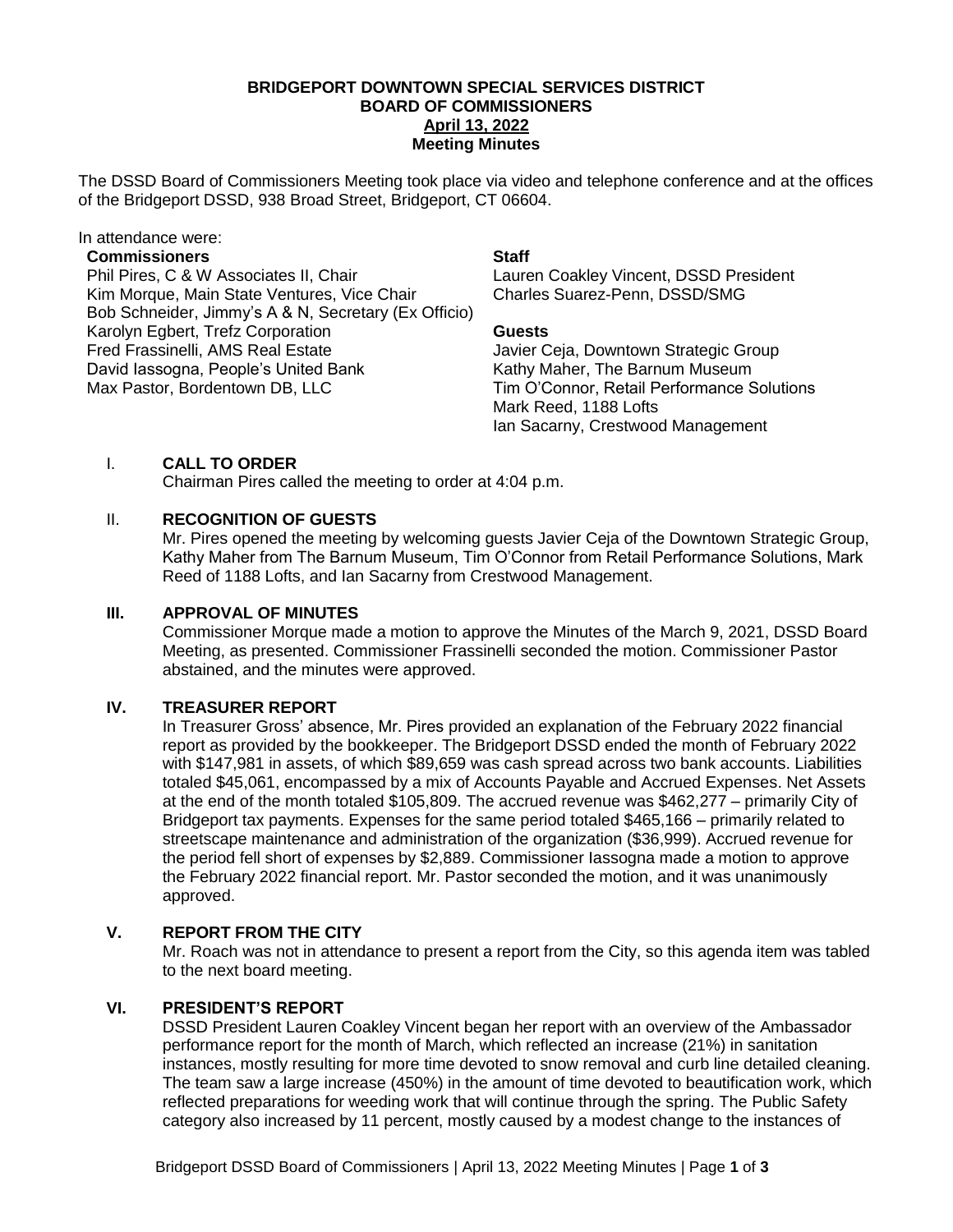panhandling. Finally, there was an increase (44%) in the amount of public engagement over the past month in the hospitality assists category.

Ms. Coakley Vincent reported out on the last strategic plan refresh sessions, which focused on an exploration of the strategies and goals that would lead to achieving our vision. She announced that the [draft strategic plan](https://docs.google.com/document/d/17aq1KZpCIqEsPku-Z127bifCQGfu9CHVVlGWXrkts4I/edit?usp=sharing) was available for input and comments ahead of the presentation at the DSSD's annual meeting. Ms. Coakley Vincent gave an overview Colorful Bridgeport campaign content from March. She noted that 26 Downtown businesses (22% of the total sample size) responded to the merchant needs assessment survey conducted by the DSSD's Merchant Engagement Coordinator, Razul Branch. Key insights from the survey will be used to advance solutions-focused conversations held with individual sectors (dining + nightlife, community + culture, shopping, and service) in April, May, and June. Ms. Coakley Vincent also shared that the DSSD had worked in partnership with the City of Bridgeport's Office of Planning and Economic Development to release the [Downtown Placemaking Public Art Call for Artists](https://infobridgeport.com/2022/03/25/call-for-artists-downtown-placemaking-public-art/) and would be holding an information session on April 15, 2022 has with interested artists. Finally, she concluded here report with a preview of upcoming events:

- [Coffee with a Cop](https://www.eventbrite.com/e/314591530737) on Friday, April 29 at 8:30 a.m. at Leisha's Bakeria
- [Jane & Cesar's Way](https://www.eventbrite.com/e/320345490987) on Saturday, May 14 at 11:30 a.m. at various locations

### **VII. REPORTS OF STANDING & SPECIAL COMMITTEES**

### **A. Executive and Finance**

Mr. Pires reported on the Executive Committee meeting that was held on April 6, 2022. The Committee reviewed the draft fiscal year 2023 budget, requests for sponsorship of community events in this fiscal year and in 2023, a possible addition to the annual meeting slate of Commissioner candidates, and progress toward the Downtown Placemaking contracted scope of work. The Committee also set the agenda for this month's board meeting.

Mr. Pires reported on the Finance Committee meeting that was held on March 29, 2022, to draft the fiscal year 2023 budget, using revenue assumptions based on the 2021 grand list and expense assumptions based on the contract values of identified vendors and other sources. Ms. Coakley Vincent presented the draft budget and companion narrative for board discussion, which will be presented for vote and approval by the membership at the 2022 annual meeting on May 11, 2022.

#### **B. Elections**

Mr. Schneider presented the proposed ballot presenting the slate of Commissioners for election at the DSSD's annual meeting. Mr. Frassinelli made a motion to approve the slate of Commissioners as presented. Mr. Iassogna seconded the motion, and it was unanimously approved. Mr. Schneider further confirmed that the location for the upcoming annual meeting would be at the Housatonic Community College Werth Center for Entrepreneurship and Innovation, and that the meeting would begin at 5:00 p.m. on Wednesday, May 11, 2022.

#### **C. Physical Conditions**

Mr. DeAngelis reported on the Physical Conditions Committee meeting that was held on March 25, 2022. The Committee discussed plans for beautification planting sites and types of planting materials, as well as updates on prospective grants to fund those efforts. The Committee explored a collaboration with Colorblends flower bulb wholesalers, which will roll out in the late summer/early fall. Finally, the Committee discussed options for activating the block of Bank Street between Main Street and Middle Street.

#### **D. Public Safety**

Mr. Iassogna reported on the Public Safety and Security Committee meeting that was held on March 25, 2022. The Committee reviewed the Downtown Ambassador's safety report, noting an observed increase in panhandling at hot spots in the district. Committee members from the Bridgeport Police Department shared feedback from night life business owners that there is a need for increased police presence in the late night/early morning hours. The Committee